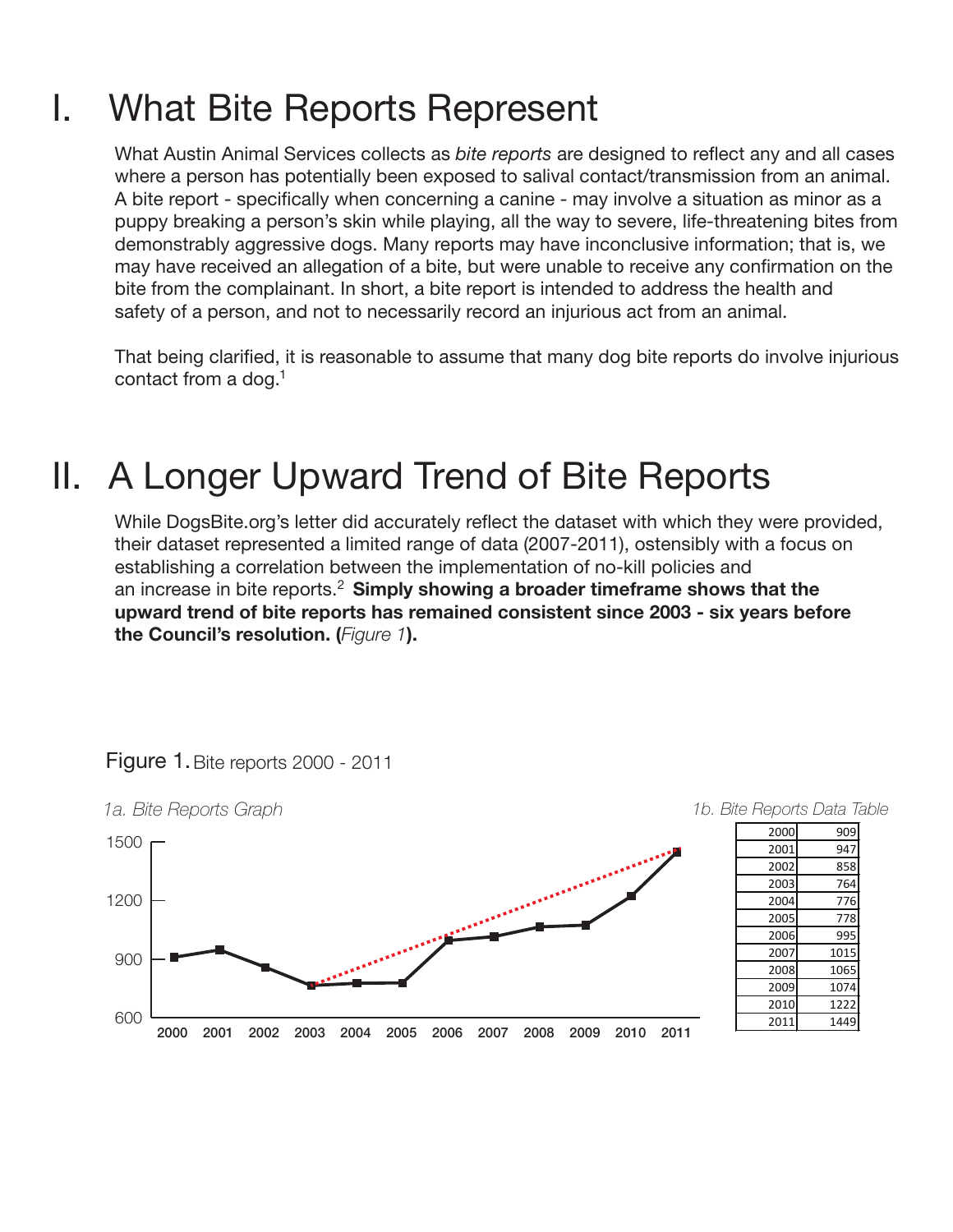### III. Bite Reports vs. Population Growth

With a consistent upward trend of bite reports for the last eight years, it is clear that the increase in bite reports predates the Council's no-kill resolution. As the City of Austin and Travis Co. (both serviced by AAS) are now part of the fastest-growing metro area in the country, it is also expected that the overall amount of bite reports will increase as well, and it seems apparent that this is the stronger reason for the increase in reports. Therefore, the passing of the no-kill resolution has no substantive correlation to bite report increases; whereas population growth provides a strong correlative relation for a consistent increase in bite reports.



Figure 2. Travis Co. Population and Bite Reports

 $\Omega$ 

2000 2001 2002 2003 2004 2005 2006 2007 2008 2009 2010 2011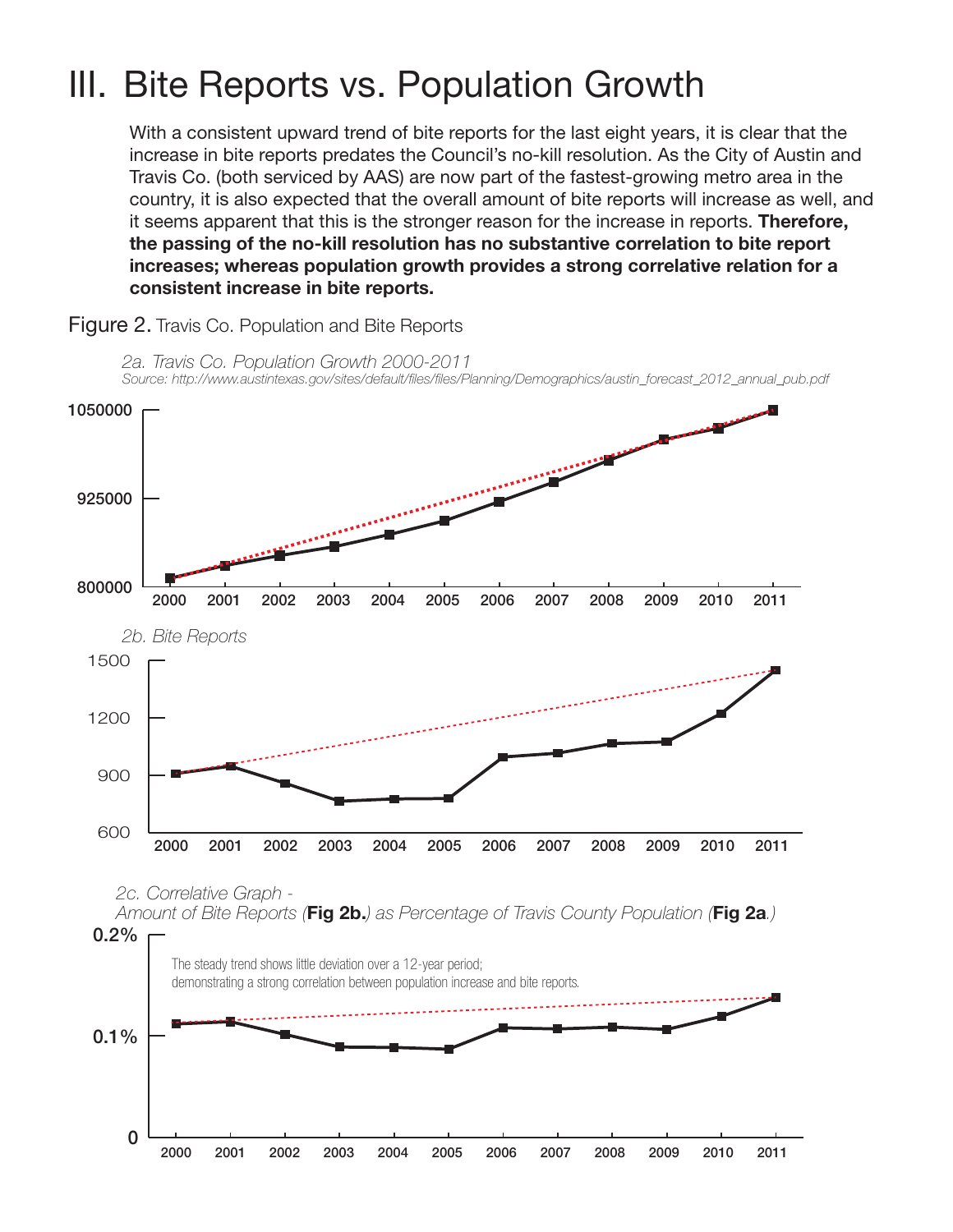# IV. Austin Animal Center and Bite Reports

In their statement to the Austin Public Safety Commission, DogsBite.org stated "Unwanted pit bulls flood open admission shelters across the United States; Austin is no different. The combination of this reality with a No-Kill policy, which often leads to the reduction of screening of potential adopters and behavior testing, is a considerable public safety risk". The dataset DogsBite.org requested did not provide any intake, outcome or shelter-specific data. With the passing of the no-kill resolution, the banning of retail pet sales, and the increased resources allocated to adoptions, the Center did adopt out a record amount of dogs in 2011, and in doing so did adopt out more dogs with bite reports. There are two caveats to this data, however. First, the only substantial increase is with dogs who had a "minor" bite recorded. Second, the percentage of bite-report dogs compared to the total amount of dogs adopted from the Austin Animal Center has not increased, and in 2011 was at or lower than historical levels.  $3, 4, 5$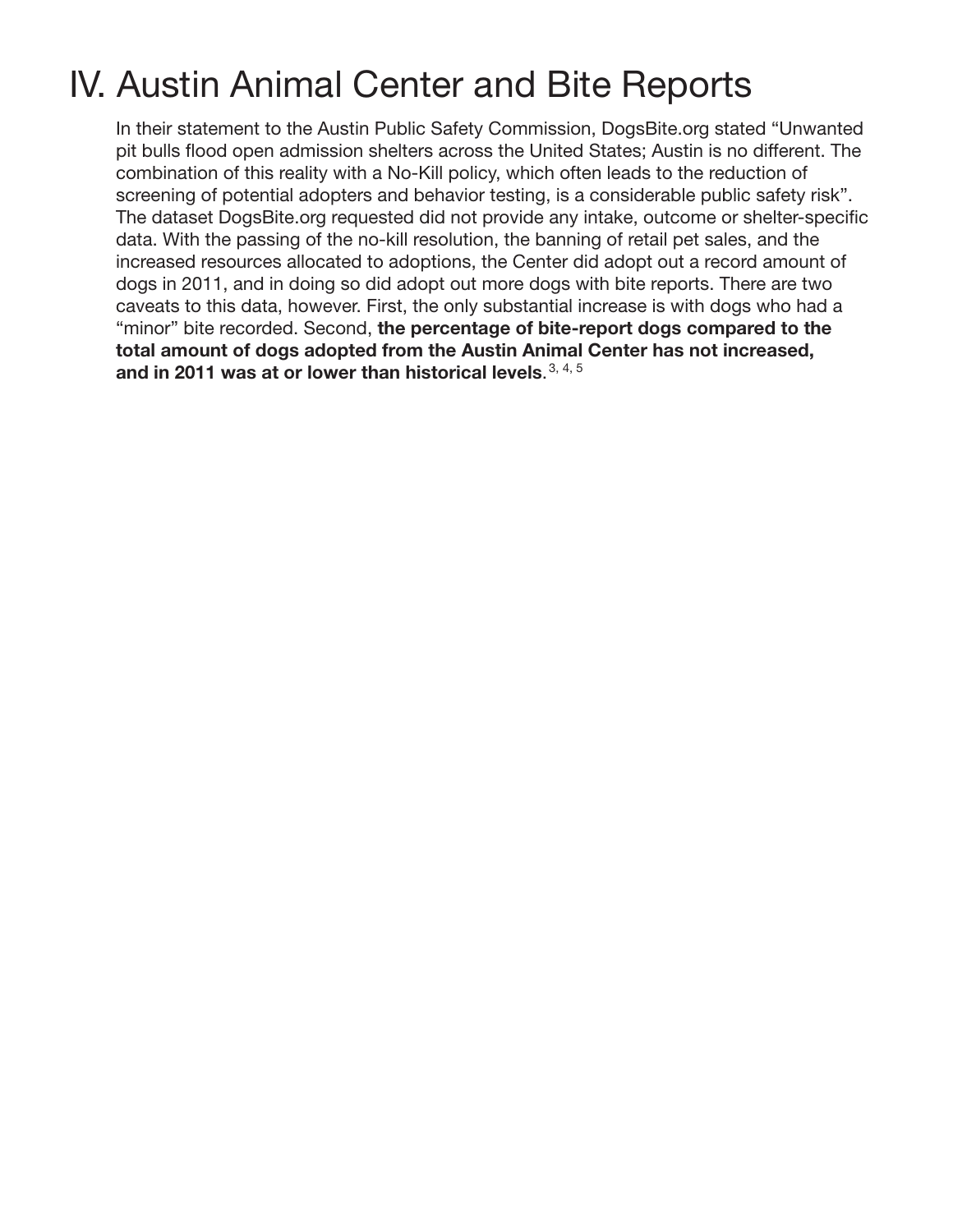

Figure 4. Dogs Adopted from AAC who had a Bite Report 2000-2011



Figure 5. Percentage of All Adopted Dogs (Figure 3) Who Had a Bite Report (Figure 4)